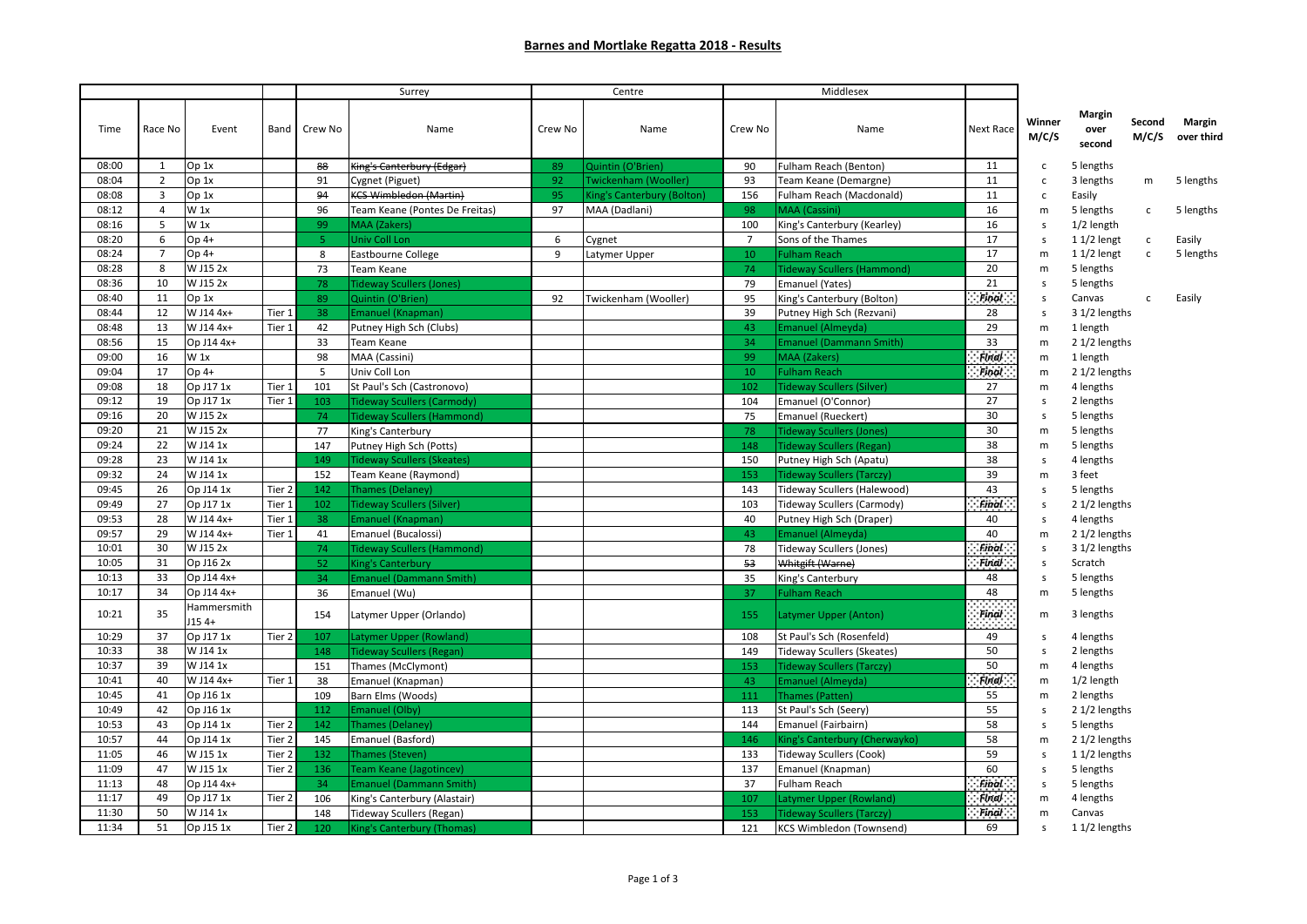## **Barnes and Mortlake Regatta 2018 - Results**

|       |         |            |                   |              | Surrey                              | Centre  |                    |                | Middlesex                                |                  |                 |                          |                 |                      |
|-------|---------|------------|-------------------|--------------|-------------------------------------|---------|--------------------|----------------|------------------------------------------|------------------|-----------------|--------------------------|-----------------|----------------------|
| Time  | Race No | Event      |                   | Band Crew No | Name                                | Crew No | Name               | Crew No        | Name                                     | <b>Next Race</b> | Winner<br>M/C/S | Margin<br>over<br>second | Second<br>M/C/S | Margin<br>over third |
| 11:38 | 52      | Op J15 1x  | Tier <sub>2</sub> | 122          | Barn Elms (Lancaster)               |         |                    | 123            | <b>KCS Wimbledon (Sandroshvili)</b>      | 69               | m               | Easily                   |                 |                      |
| 11:46 | 54      | Op J15 1x  | Tier <sub>2</sub> | 126          | <b>KCS Wimbledon (Keller)</b>       |         |                    | 127            | King's Canterbury (Woodhouse)            | 70               | s               | <b>NRO</b>               |                 |                      |
| 11:50 | 55      | Op J16 1x  |                   | 111          | Thames (Patten)                     |         |                    | 112            | Emanuel (Olby)                           | <b>Final</b>     | m               | 3 feet                   |                 |                      |
| 11:54 | 56      | W J15 1x   | Tier 1            | 128          | <b>Tideway Scullers (Cornelius)</b> |         |                    | 129            | Emanuel (Harper)                         | 71               | s               | 4 lengths                |                 |                      |
| 11:58 | 57      | W J15 1x   | Tier 1            | 130          | Putney High Sch (Larter)            |         |                    | 131            | <b>Tideway Scullers (Bath)</b>           | 71               | S               | 4 lengths                |                 |                      |
| 12:02 | 58      | Op J14 1x  | Tier <sub>2</sub> | 142          | Thames (Delaney)                    |         |                    | 146            | King's Canterbury (Cherwayko)            | <b>Final</b>     | s               | Easily                   |                 |                      |
| 12:06 | 59      | W J15 1x   | Tier <sub>2</sub> | 132          | Thames (Steven)                     |         |                    | 134            | Emanuel (Tan)                            | 72               | m               | Scratch                  |                 |                      |
| 12:10 | 60      | W J15 1x   | Tier <sub>2</sub> | 135          | Emanuel (Brinson)                   |         |                    | 136            | <b>Team Keane (Jagotincev)</b>           | 72               | m               | 2 lengths                |                 |                      |
| 12:18 | 62      | Op J15 2x  | Tier <sub>2</sub> | 67           | <b>KCS Wimbledon (Saini)</b>        |         |                    | 68             | <b>Team Keane (Russell Thompson)</b>     | 75               | m               | 1 length                 |                 |                      |
| 12:22 | 63      | Op J15 2x  | Tier <sub>2</sub> | 69           | St Paul's Sch (Ackrim)              |         |                    | 70             | King's Canterbury (Nielson)              | 76               | s               | 3 lengths                |                 |                      |
| 12:26 | 64      | Op J15 2x  | Tier <sub>2</sub> | 71           | Dulwich (Smith)                     |         |                    | 72             | KCS Wimbledon (Fox)                      | 76               | S               | 4 lengths                |                 |                      |
| 12:30 | 65      | Op J14 1x  | Tier 1            | 138          | <b>Tideway Scullers (Auld)</b>      |         |                    | 139            | Team Keane (Ben Saud)                    | 83               | S               | Easily                   |                 |                      |
| 12:34 | 66      | Op J14 1x  | Tier 1            | 140          | Team Keane (Beck)                   |         |                    | 141            | Team Keane (Coxon)                       | 83               | m               | 3/4 length               |                 |                      |
| 12:42 | 68      | Op J15 1x  | Tier 1            | 118          | Team Keane (Sitaraman)              |         |                    | 119            | <b>Tideway Scullers (Humphrey-Evans)</b> | 85               | m               | Easily                   |                 |                      |
| 12:46 | 69      | Op J15 1x  | Tier <sub>2</sub> | 120          | King's Canterbury (Thomas)          |         |                    | 123            | <b>KCS Wimbledon (Sandroshvili)</b>      | 77               | m               | Easily                   |                 |                      |
| 12:50 | 70      | Op J15 1x  | Tier <sub>2</sub> | 125          | <b>KCS Wimbledon (Hyatt)</b>        |         |                    | 126            | <b>KCS Wimbledon (Keller)</b>            | 77               | m               | 1 length                 |                 |                      |
| 12:54 | 71      | W J15 1x   | Tier 1            | 128          | <b>Tideway Scullers (Cornelius)</b> |         |                    | 130            | Putney High Sch (Larter)                 | <b>Final</b>     |                 | 5 lengths                |                 |                      |
| 12:58 | 72      |            | Tier 2            |              |                                     |         |                    |                |                                          | <b>Final</b>     | m               |                          |                 |                      |
|       | 74      | W J15 1x   |                   | 134          | Emanuel (Tan)                       |         |                    | 136            | Team Keane (Jagotincev)                  |                  | m               | 3 1/2 lengths            |                 |                      |
| 13:06 |         | W J14 8x+  |                   | $\mathbf{1}$ | Putney High Sch                     |         |                    | $\overline{4}$ | Emanuel                                  | <b>Final</b>     | s               | 11/2 lengths             |                 |                      |
| 13:10 | 75      | Op J15 2x  | Tier <sub>2</sub> | 65           | <b>KCS Wimbledon (Poulton)</b>      |         |                    | 68             | Team Keane (Russell Thompson)            | 78               | m               | 2/3 length               |                 |                      |
| 13:14 | 76      | Op J15 2x  | Tier 2            | 69           | St Paul's Sch (Ackrim)              |         |                    | 71             | Dulwich (Smith)                          | 78               | s               | 2 lengths                |                 |                      |
| 14:15 | 77      | Op J15 1x  | Tier <sub>2</sub> | 123          | KCS Wimbledon (Sandroshvili)        |         |                    | 126            | <b>KCS Wimbledon (Keller)</b>            | <b>Final</b>     | m               | 2 lengths                |                 |                      |
| 14:19 | 78      | Op J15 2x  | Tier <sub>2</sub> | 68           | Team Keane (Russell Thompson)       |         |                    | 69             | St Paul's Sch (Ackrim)                   | <b>Final</b>     | m               | 5 lengths                |                 |                      |
| 14:23 | 79      | Op J15 2x  | Tier 1            | 57           | St Paul's Sch (O'Sullivan)          |         |                    | 58             | Dulwich (Brilliant)                      | 92               | s               | 5 lengths                |                 |                      |
| 14:27 | 80      | Op J15 2x  | Tier 1            | 59           | <b>Tideway Scullers (Grimwood)</b>  |         |                    | 60             | King's Canterbury (Hinnells)             | 92               | S               | Easily                   |                 |                      |
| 14:35 | 82      | Op J15 2x  | Tier 1            | 63           | <b>Team Keane (Wells)</b>           |         |                    | 64             | King's Canterbury (Hastilow)             | 93               | s               | Easily                   |                 |                      |
| 14:39 | 83      | Op J14 1x  | Tier 1            | 138          | <b>Tideway Scullers (Auld)</b>      |         |                    | 141            | Team Keane (Coxon)                       | <b>Final</b>     | S               | 3 lengths                |                 |                      |
| 14:43 | 84      | Op J15 1x  | Tier 1            | 115          | St Paul's Sch (Middleton)           |         |                    | 116            | Emanuel (Obholzer)                       | 96               | s               | 4 lengths                |                 |                      |
| 14:47 | 85      | Op J15 1x  | Tier 1            | 117          | St Paul's Sch (Kaprielian)          |         |                    | 119            | <b>Tideway Scullers (Humphrey-Evans)</b> | 96               | m               | 2 1/2 lengths            |                 |                      |
| 14:51 | 86      | $W$ 2x     |                   | 48           | <b>Putney High Sch</b>              |         |                    | 49             | Team Keane                               | 98               | s               | 5 lengths                |                 |                      |
| 14:55 | 87      | $W$ 2x     |                   | 50           | Parr's Priory                       |         |                    | 51             | <b>Barnes Bridge Ladies</b>              | 98               | S               | 3 lengths                |                 |                      |
| 15:03 | 89      | W J14 2x   |                   | 82           | <b>Tideway Scullers</b>             |         |                    | 83             | Putney High Sch (Low)                    | 110              | s               | 3 lengths                |                 |                      |
| 15:07 | 90      | W J14 2x   |                   | 84           | Emanuel (Pilling)                   |         |                    | 85             | Putney High Sch (Worden)                 | 111              | m               | 5 lengths                |                 |                      |
| 15:11 | 91      | W J14 2x   |                   | 86           | <b>Putney High Sch (Hughes)</b>     |         |                    | 87             | Emanuel (Varley)                         | 111              | s               | 4 lengths                |                 |                      |
| 15:15 | 92      | Op J15 2x  | Tier 1            | 57           | St Paul's Sch (O'Sullivan)          |         |                    | 59             | <b>Tideway Scullers (Grimwood)</b>       | 103              | m               | 2 1/2 lengths            |                 |                      |
| 15:19 | 93      | Op J15 2x  | Tier 1            | 61           | KCS Wimbledon (Johnson)             | 62      | Team Keane (Teare) | 63             | Team Keane (Wells)                       | 103              | m               | 1 length                 | $\mathsf{s}$    | 1 length             |
| 15:23 | 94      | W J14 4x+  | Tier 2            | 44           | <b>Barn Elms</b>                    |         |                    | 45             | Team Keane (Ng)                          | 114              | $\sf S$         | Easily                   |                 |                      |
| 15:31 | 96      | Op J15 1x  | Tier 1            | 115          | St Paul's Sch (Middleton)           |         |                    | 119            | <b>Tideway Scullers (Humphrey-Evans)</b> | Final            | s               | 4 lengths                |                 |                      |
| 15:39 | 98      | W 2x       |                   | 48           | Putney High Sch                     |         |                    | 50             | Parr's Priory                            | <b>Final</b>     | $\sf S$         | 5 lengths                |                 |                      |
| 15:43 | 99      | W J15 8x+  |                   | 157          | Putney High Sch (Heart)             |         |                    | 158            | Putney High Sch (Diamond)                | <b>Final</b>     | s               | 4 lengths                |                 |                      |
| 15:47 | 100     | Op J15 4x+ |                   | 30           | <b>Tideway Scullers</b>             |         |                    | 31             | King's Canterbury                        | 109              | s               | 5 lengths                |                 |                      |
| 15:51 | 101     | W 4+       |                   | 15           | <b>Barnes Bridge Ladies</b>         |         |                    | 16             | <b>Auriol Kensington</b>                 | 115              | m               | 5 lengths                |                 |                      |
| 15:55 | 102     | $W$ 4+     |                   | 17           | <b>Royal Veterinary College</b>     |         |                    | 18             | Sons of the Thames                       | 115              | s               | Easily                   |                 |                      |
| 15:59 | 103     | Op J15 2x  | Tier 1            | 59           | <b>Tideway Scullers (Grimwood)</b>  |         |                    | 63             | Team Keane (Wells)                       | <b>Final</b>     | S               | 3 lengths                |                 |                      |
| 16:03 | 104     | Op J154+   | Tier 1            | 19           | Dulwich                             |         |                    | 20             | St Paul's Sch                            | 116              | m               | 5 lengths                |                 |                      |
| 16:07 | 105     | Op J15 4+  | Tier 1            | 21           | Emanuel (Campbell)                  |         |                    | 22             | <b>Tideway Scullers</b>                  | 116              | m               | 3 1/2 lengths            |                 |                      |
|       |         |            |                   |              |                                     |         |                    |                |                                          |                  |                 |                          |                 |                      |